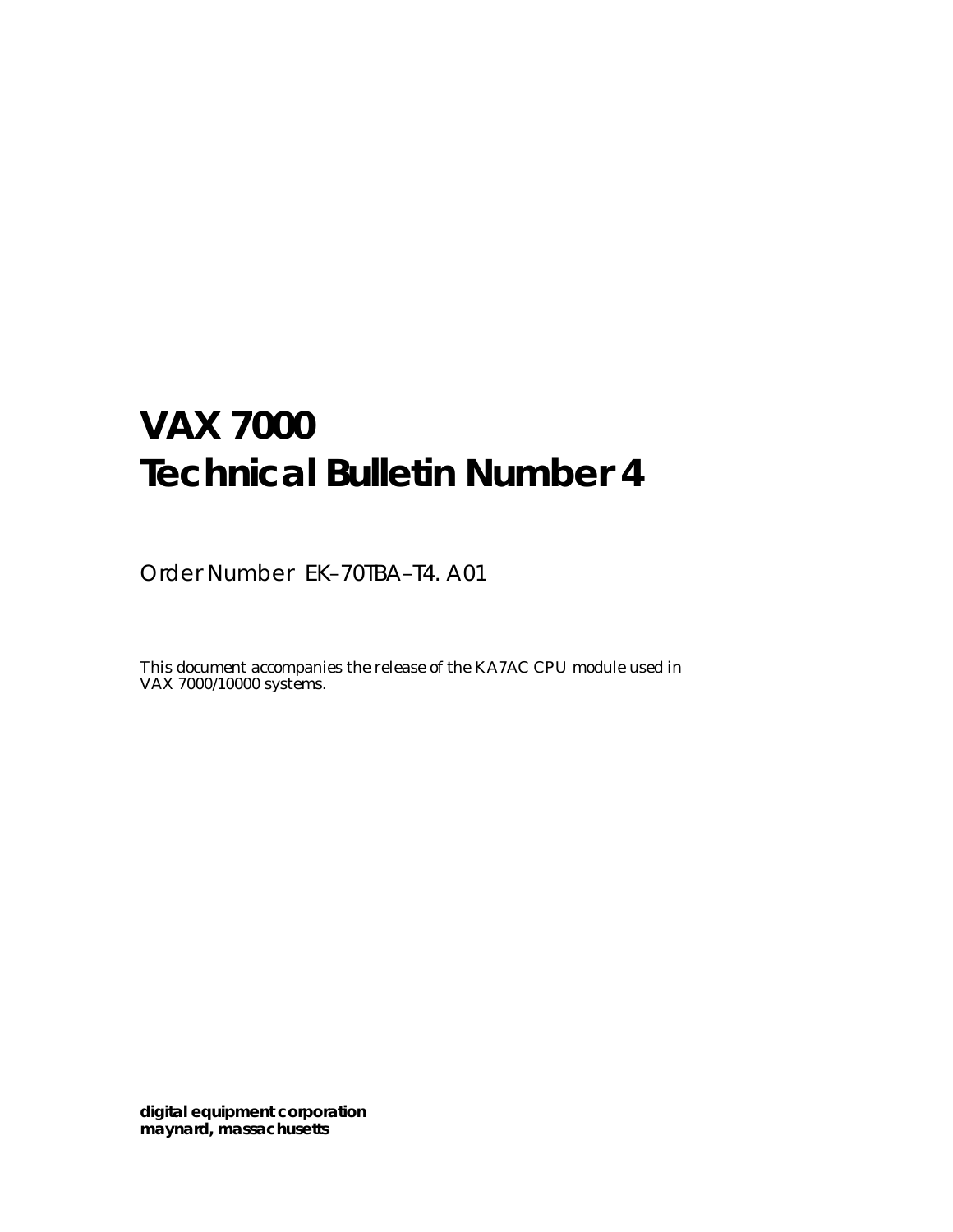#### **First Printing, October 1995**

The information in this document is subject to change without notice and should not be construed as a commitment by Digital Equipment Corporation.

Digital Equipment Corporation assumes no responsibility for any errors that may appear in this document.

The software, if any, described in this document is furnished under a license and may be used or copied only in accordance with the terms of such license. No responsibility is assumed for the use or reliability of software or equipment that is not supplied by Digital Equipment Corporation or its affiliated companies.

Copyright © 1995 by Digital Equipment Corporation.

All Rights Reserved. Printed in U.S.A.

The following are trademarks of Digital Equipment Corporation: AlphaGeneration, AlphaServer, DEC, DECchip, DEC LANcontroller, OpenVMS, StorageWorks, VAX, the AlphaGeneration logo, and the DIGITAL logo.

**FCC NOTICE:** The equipment described in this manual generates, uses, and may emit radio frequency energy. The equipment has been type tested and found to comply with the limits for a Class A computing device pursuant to Subpart J of Part 15 of FCC Rules, which are designed to provide reasonable protection against such radio frequency interference when operated in a commercial environment. Operation of this equipment in a residential area may cause interference, in which case the user at his own expense may be required to take measures to correct the interference.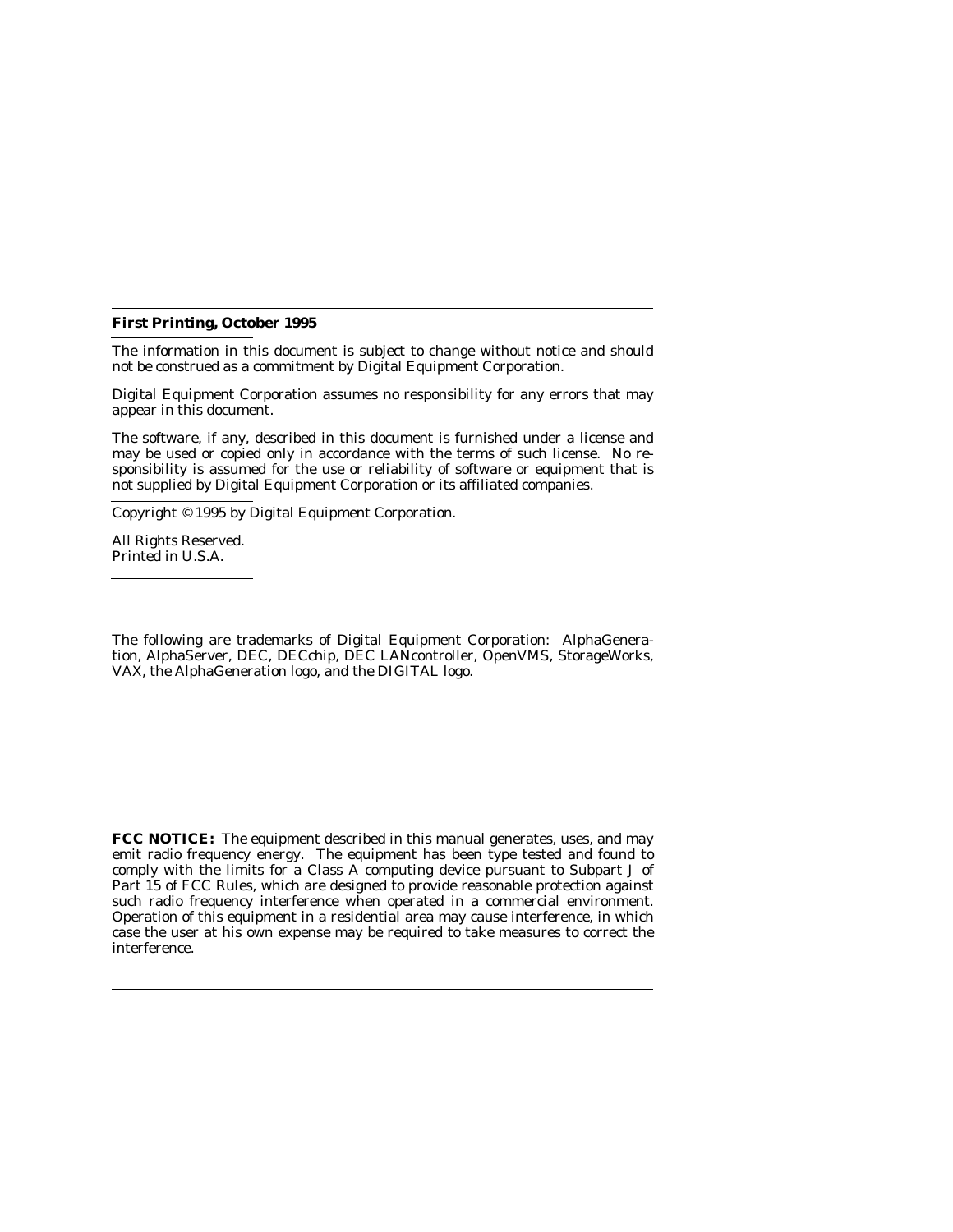## **Contents**

|--|

## **Section 1 Installation**

| 1.2 |  |
|-----|--|

## **Section 2 User Information**

| 2.1 |                                           |
|-----|-------------------------------------------|
|     | KA7AC BIU Control Register (BIU_CTL)  2-2 |
|     |                                           |

## **Tables**

| $2 - 1$ |  |  | KA7AC BIU_CTL Register Bit Definitions, Revised  2-3 |  |  |
|---------|--|--|------------------------------------------------------|--|--|
|---------|--|--|------------------------------------------------------|--|--|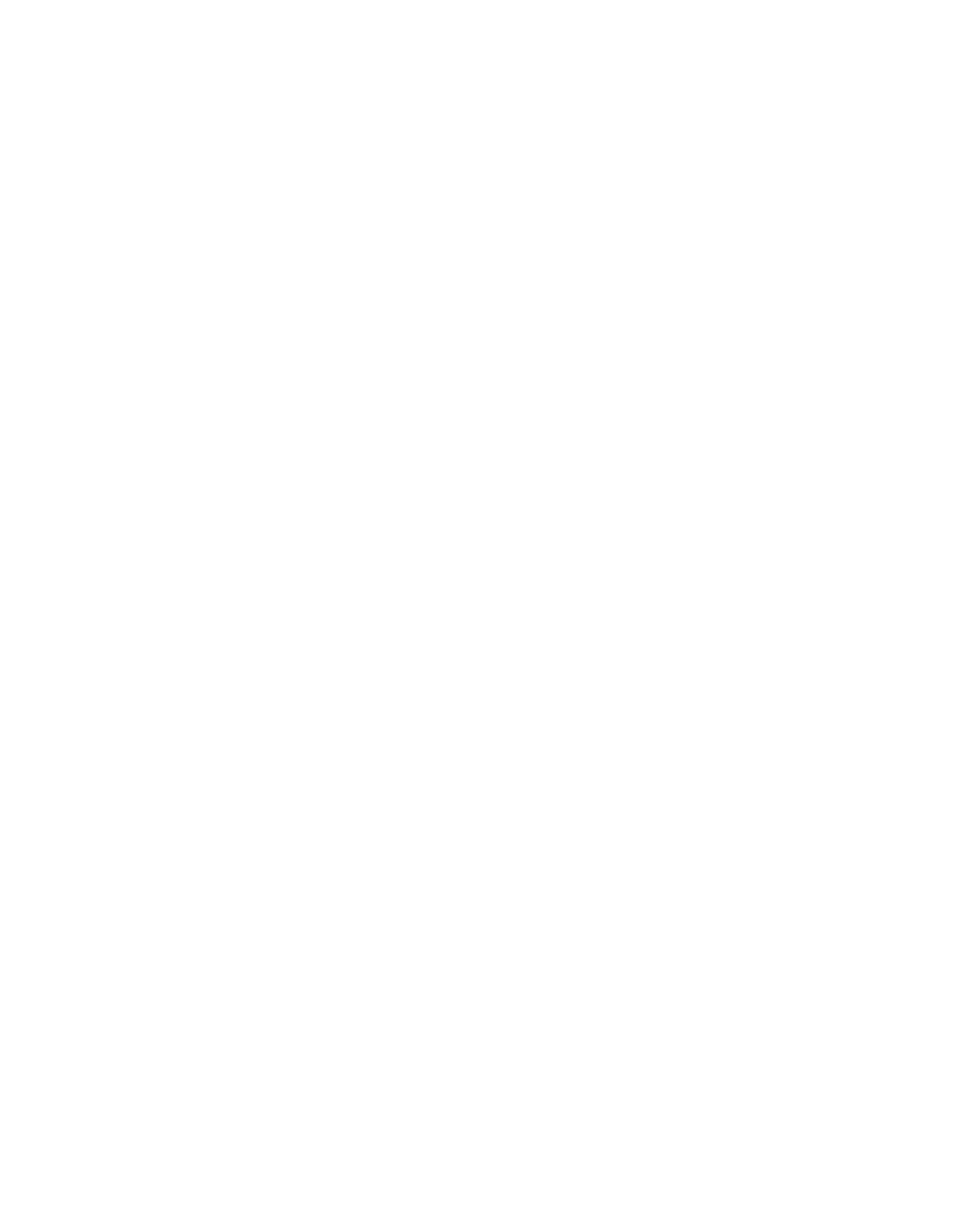## **Preface**

### **Intended Audience**

This document is written for system managers and service engineers.

### **Document Purpose**

This technical bulletin provides information to update the VAX 7000/10000 documentation set. Since the original documentation set was published, we have issued one other Technical Bulletin that is a part of the documentation set:

• *DEC 7000 AXP VAX 7000 Technical Bulletin Number 3* EK–70TBA–T3

*If you have an Internet account, you may mail us your comments on VAX 7000/DEC 7000 hardware documentation. Please mail your comments, suggestions, and corrections to* **msbdoc@lando.enet.dec.com.** *We will reply to all comments. Digital values your input.*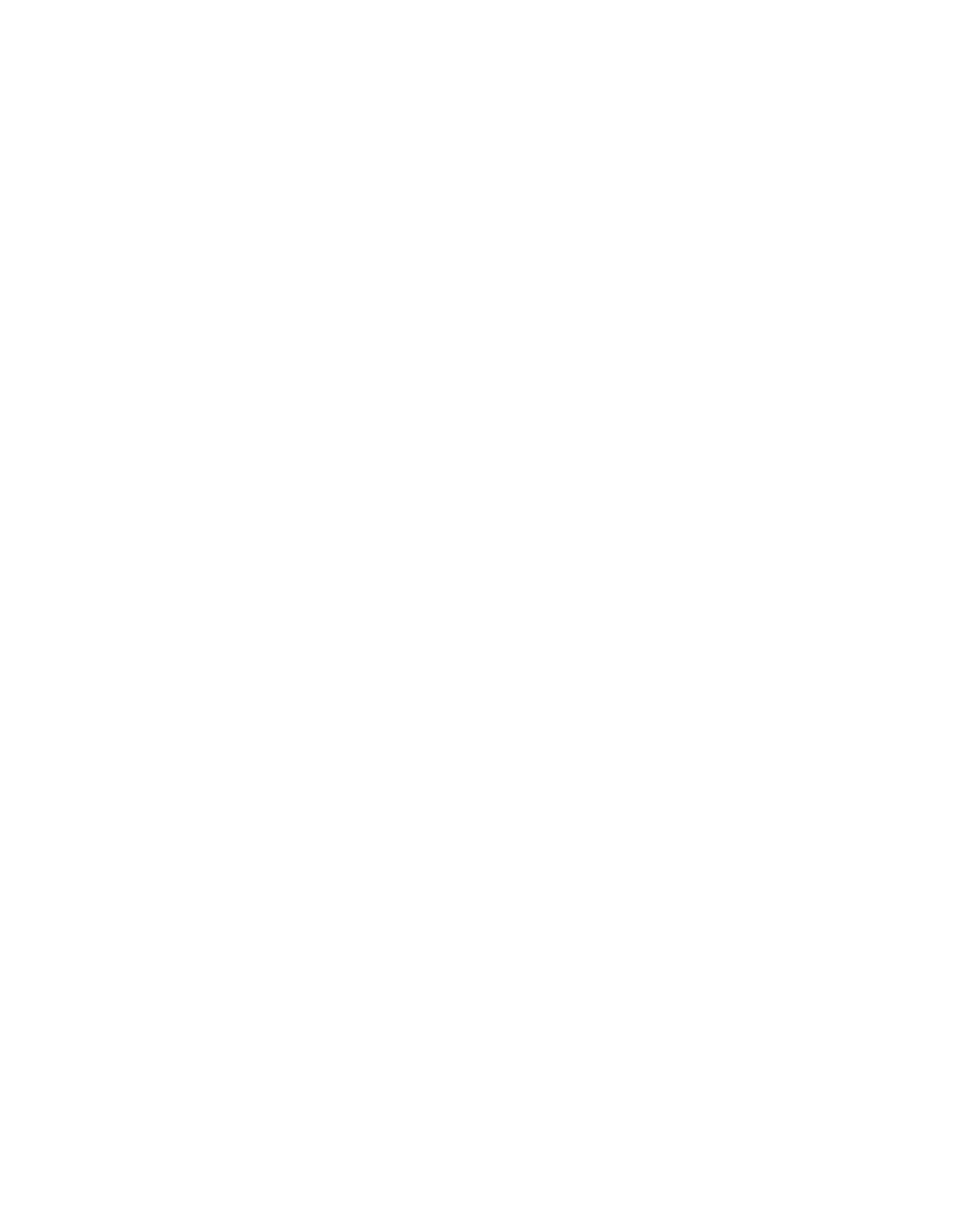## **Section 1**

## **Installation**

The KN7AC processor modules can be used to upgrade VAX 7000/10000 systems.

Sections include:

- Changes
- System Upgrades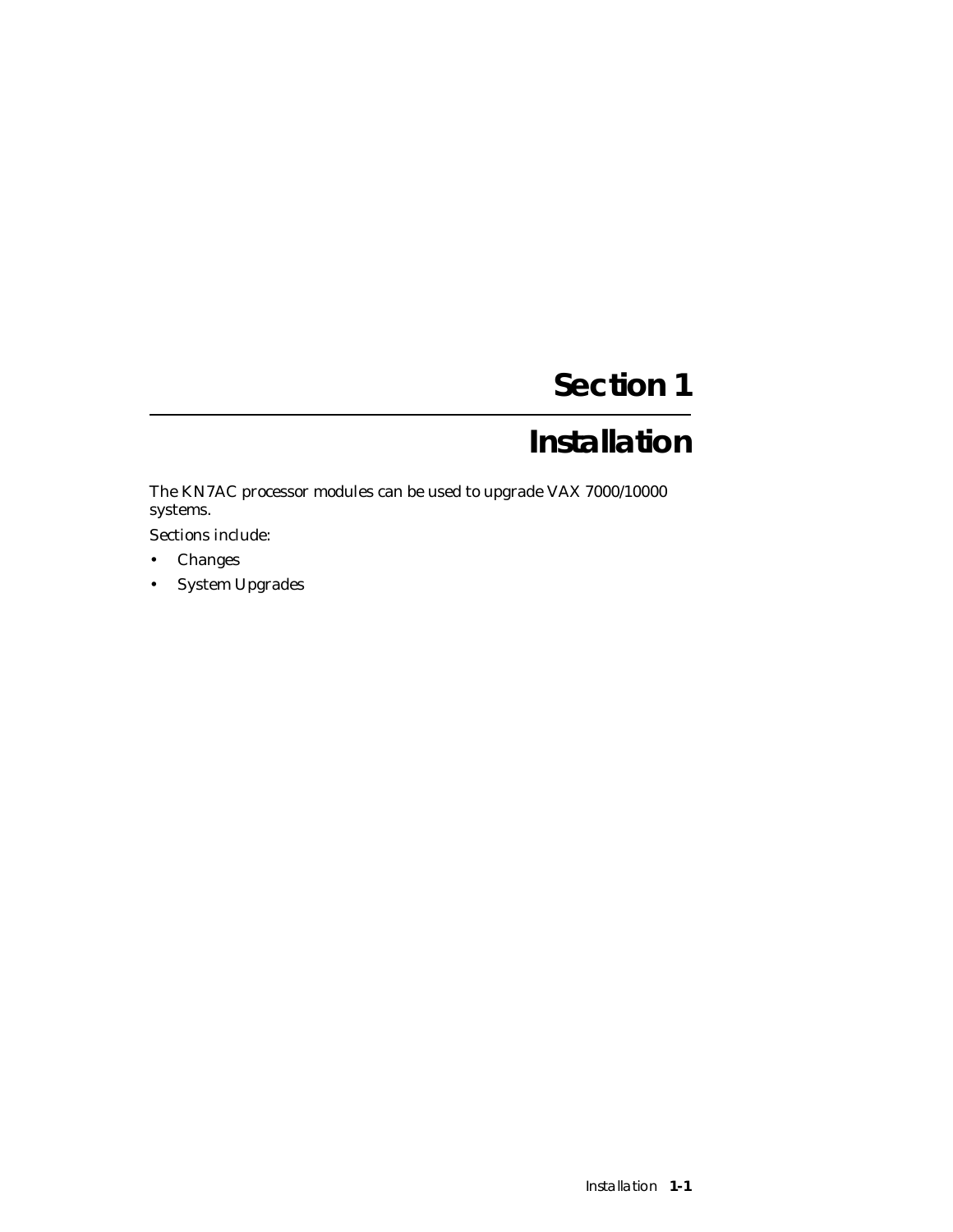#### **1.1 Changes**

**VAX systems using KA7AC modules are currently supported by OpenVMS VAX Version 6.1 or later.**

#### **VAX Systems**

The NV5 CPU chip on the KA7AC module provides improved performance over the NVAX and NVAX+ chips. The CPU chip is implemented in CMOS-5 technology. The chip speed of the KA7AC NV5 chip is 170.9 MHz compared with the chip speed of 137.5 on the KA7AB module and 91 MHz for the KA7AA NVAX+ chip.

One internal processor register has changed: the BIU Control Register.

#### **Console Revision Requirements**

KA7AC —V4.1 or later console is required.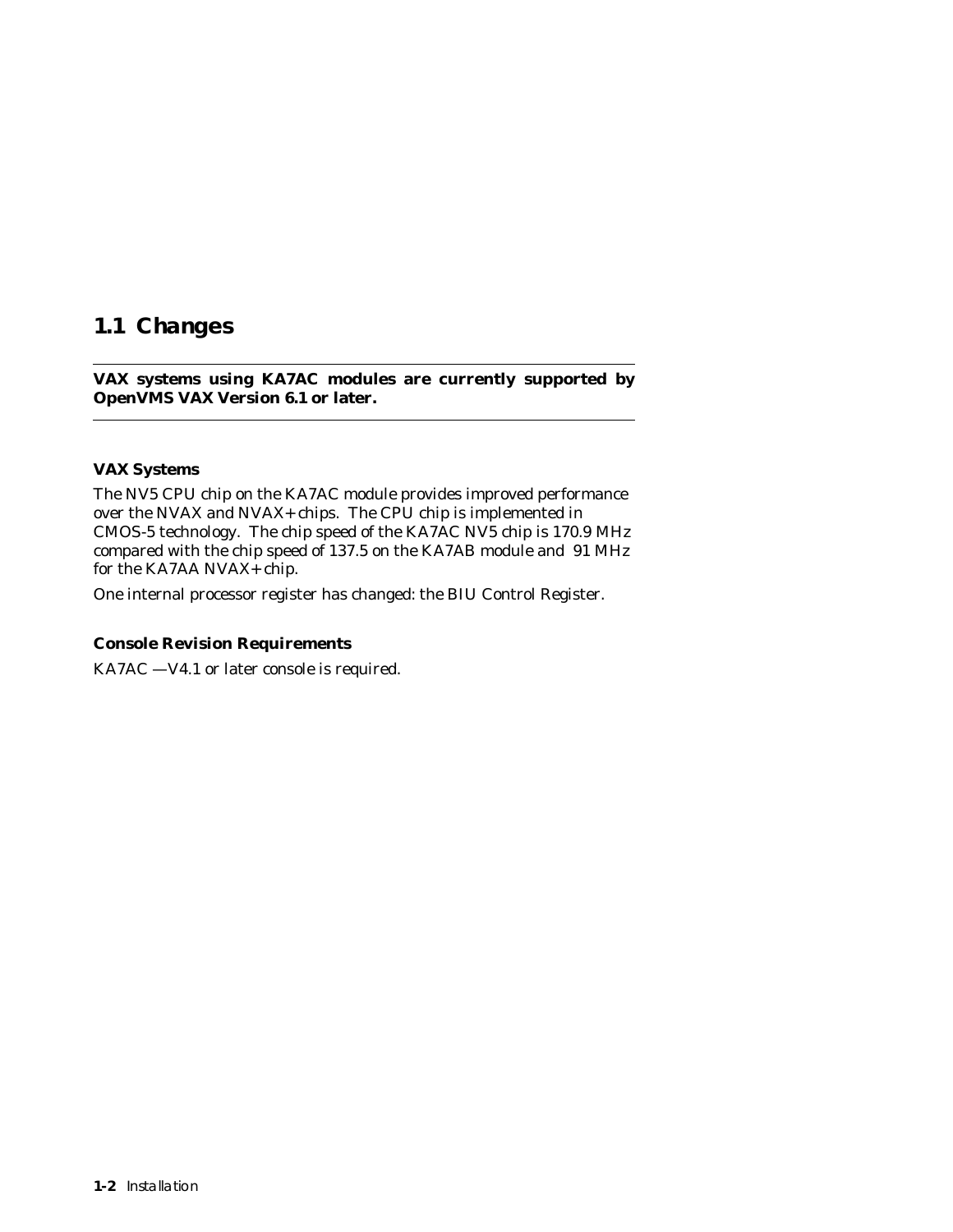## **1.2 System Upgrades**

**Upgrades can be of various types. Modules must be returned when the upgrade replaces the current CPU modules.**

Upgrades can be of the following types:

- Upgrading from KA7AA or KA7AB modules to KA7AC modules
- Adding a KA7AC to an existing VAX system with KA7AC modules

Complete installation instructions are packaged with each CPU module.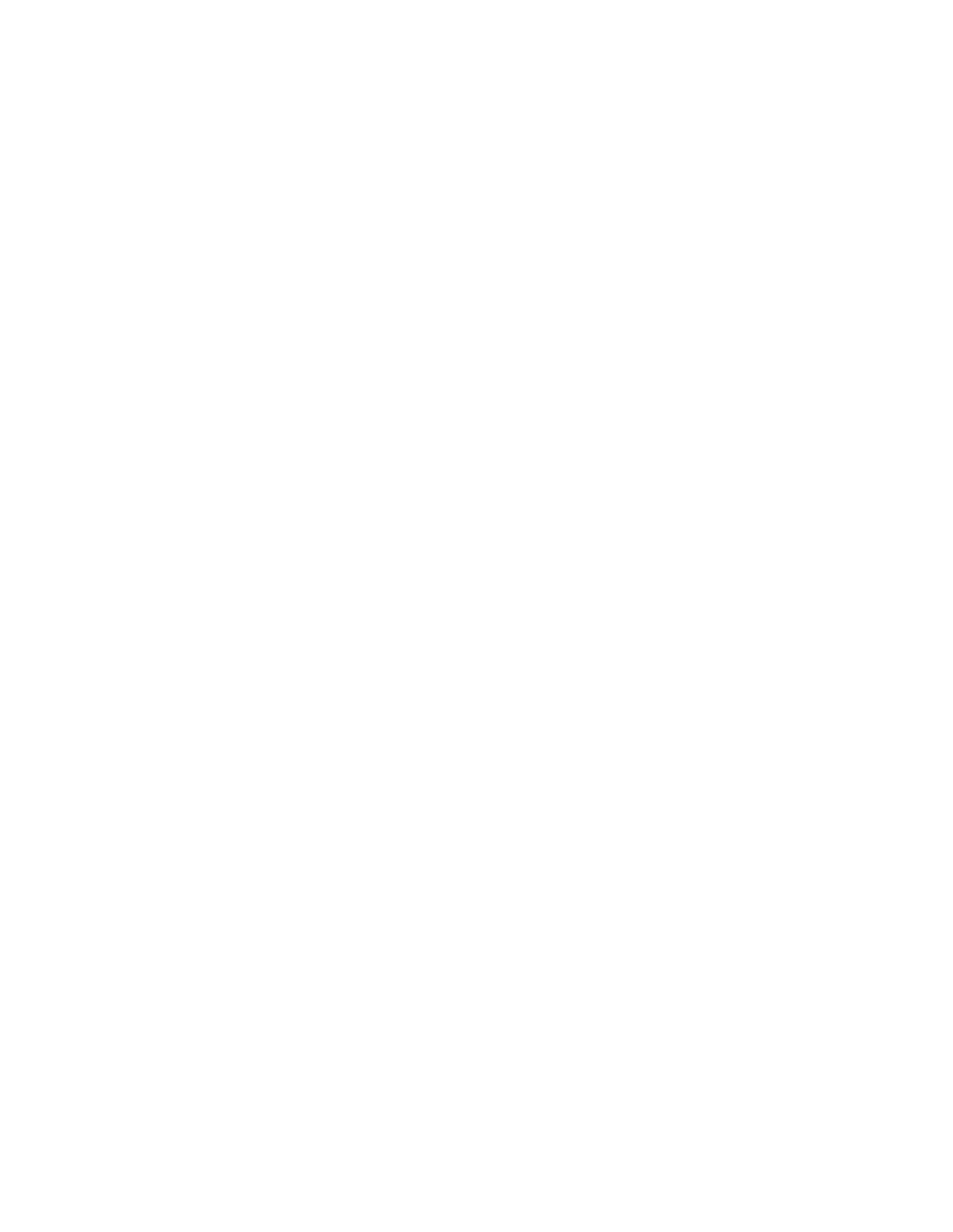## **Section 2**

## **User Information**

Changes to registers:

• KA7AC BIU Control Register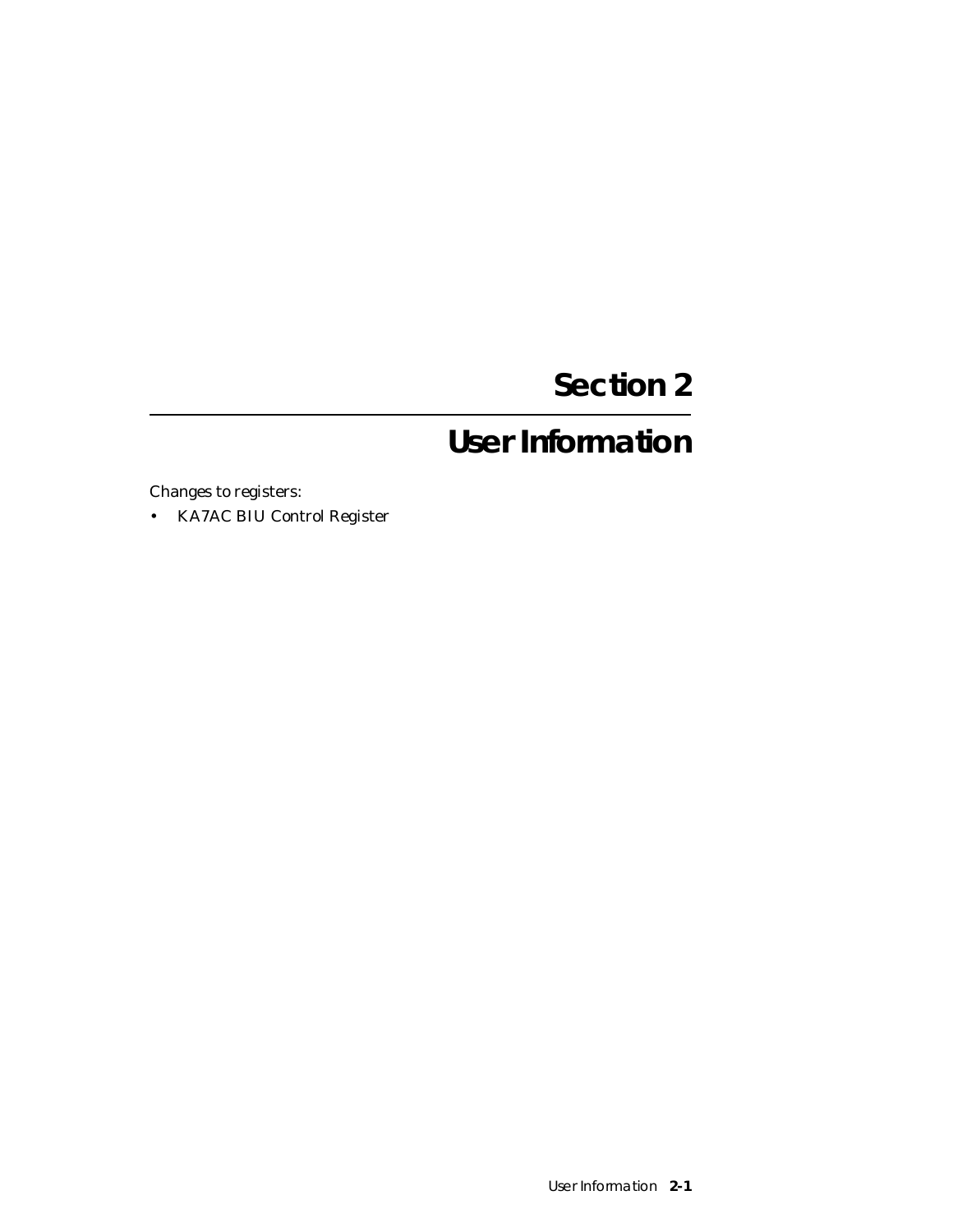#### **2.1 Registers**

**The following register information updates that given in the KA7AA CPU Technical Manual. The registers described are onchip registers.**

### **KA7AC BIU Control Register (BIU\_CTL)**

**Address Access** 00A0 R/W

> **The BIU\_CTL register controls certain operations and parameters related to the P-cache, B-cache, and I/O mapping. This register reads the complement of its contents.**